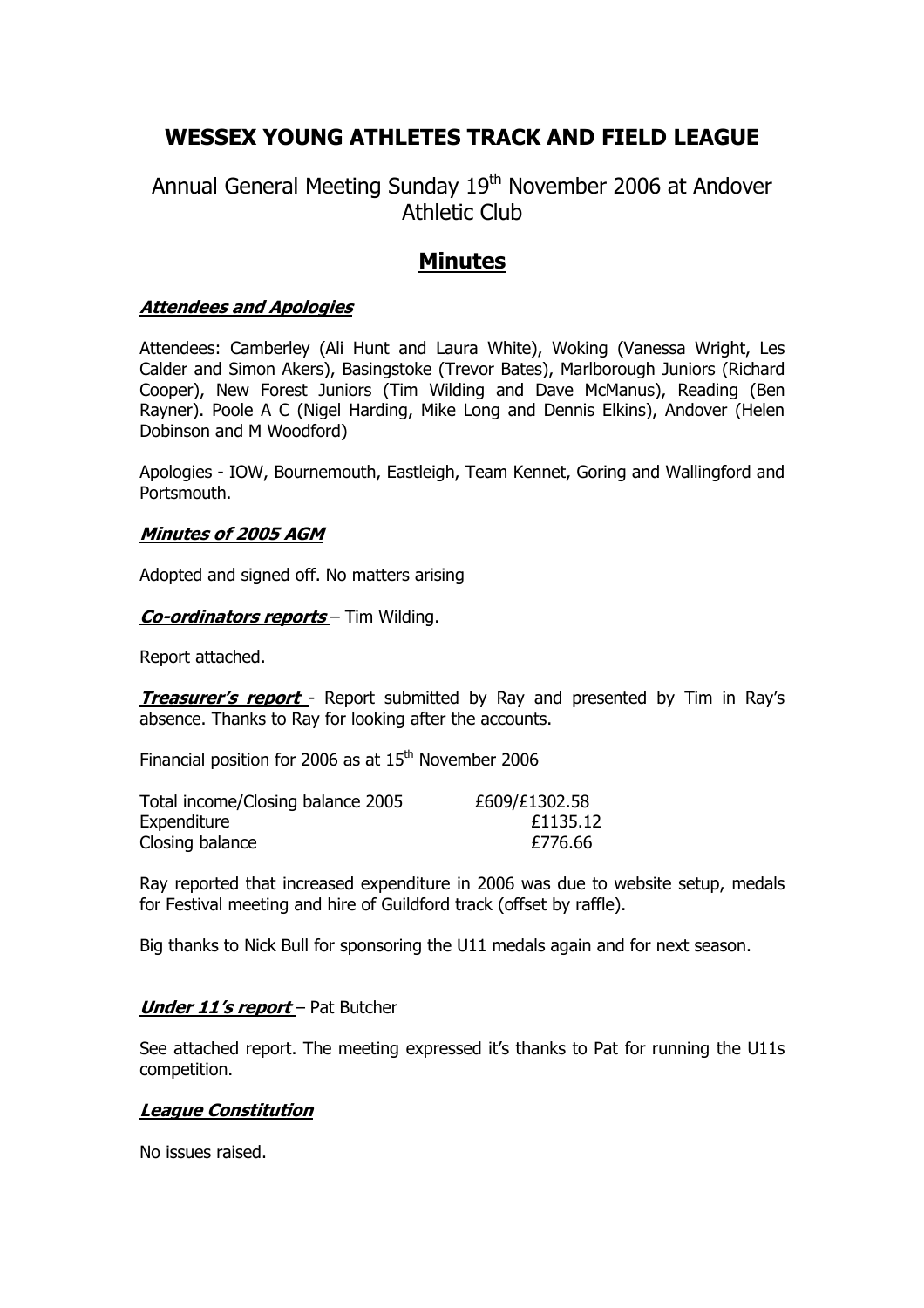# **Election of Officials**

Chairman - Vacant Treasurer – Ray to continue Secretary – Vacant U11 Secretary – Pat asked to continue. Official's secretary – Pat asked to continue League Co-ordinators – Nick Bull, Tim Wilding and Nigel Harding.

## **Other items for discussion**

## **Affiliation Fees**

It was agreed to increase affiliation fees to **£45** per club. Existing arrangements regarding clubs prepared to host and new clubs are unaffected (see last year's minutes).

## **League Structure**

Goring and Wallingford were elected to the league. There being no other applications or resignations the matches will be arranged on a  $2 \times 6$  and  $1 \times 7$  basis. Scoring will be from seven points for a win in all matches.

It was agreed to operate the league on a three match with **separate** cup and plate finals. Final venues and details to be agreed.

Clubs offering to host events are:

Woking (2), Reading, Poole, Andover, Isle of Wight (2), Marlborough Juniors, Slough Juniors, Andover and Bournemouth (2).

### **Programme and Timetable**

Proposed changes to the programme and timetable were:

- **U11's** Competition reviewed. It was agreed to adopt Marlborough's proposal (Quadkids - See attached). Richard was asked to contact Pat in order to facilitate the proposal. U11s long jump can be reduced to two attempts. Richard proposed that the revised competition be named after Pat in appreciation of all her work and dedication over the years to the league's U11 challenge. Agreed unanimously.
- **Field Events** Proposal to reduce number of attempts from four to three. It was agreed however to go to three attempts with the top six competitors allowed a further two attempts. It was also agreed to amalgamate the times of the U15/17 field competitions. Two clubs can then joint officiate.
- **U17's** The proposal to revert to single string only with non-scoring was rejected.